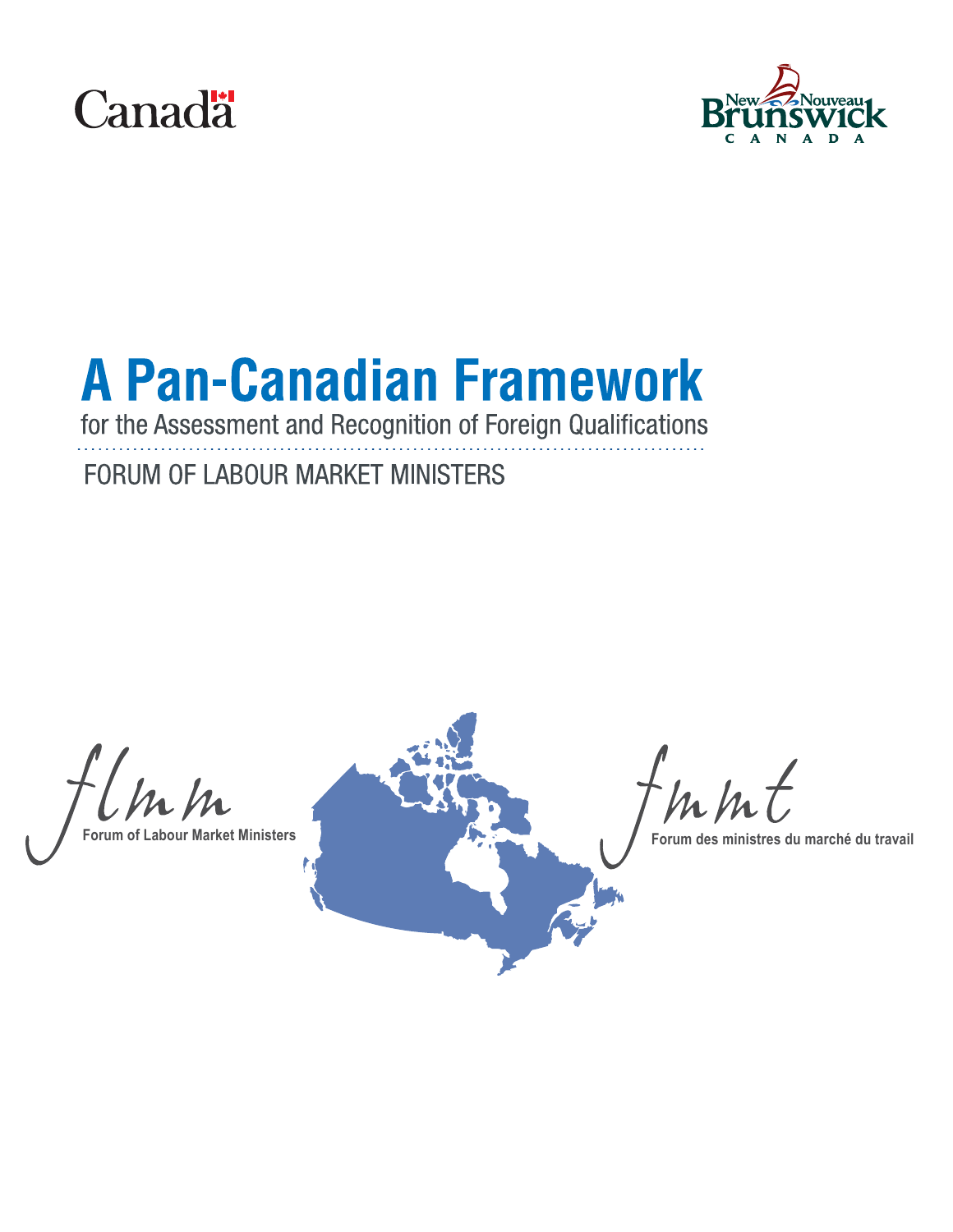Forum of Labour Market Ministers (FLMM)

The FLMM is an intergovernmental forum established to strengthen co-operation and strategic thinking on the labour market priorities of the provinces, territories and Canada. The FLMM is composed of federal-provincial-territorial ministers, deputy ministers and officials with labour market responsibilities.

#### A Pan-Canadian Framework for the Assessment and Recognition of Foreign Qualifications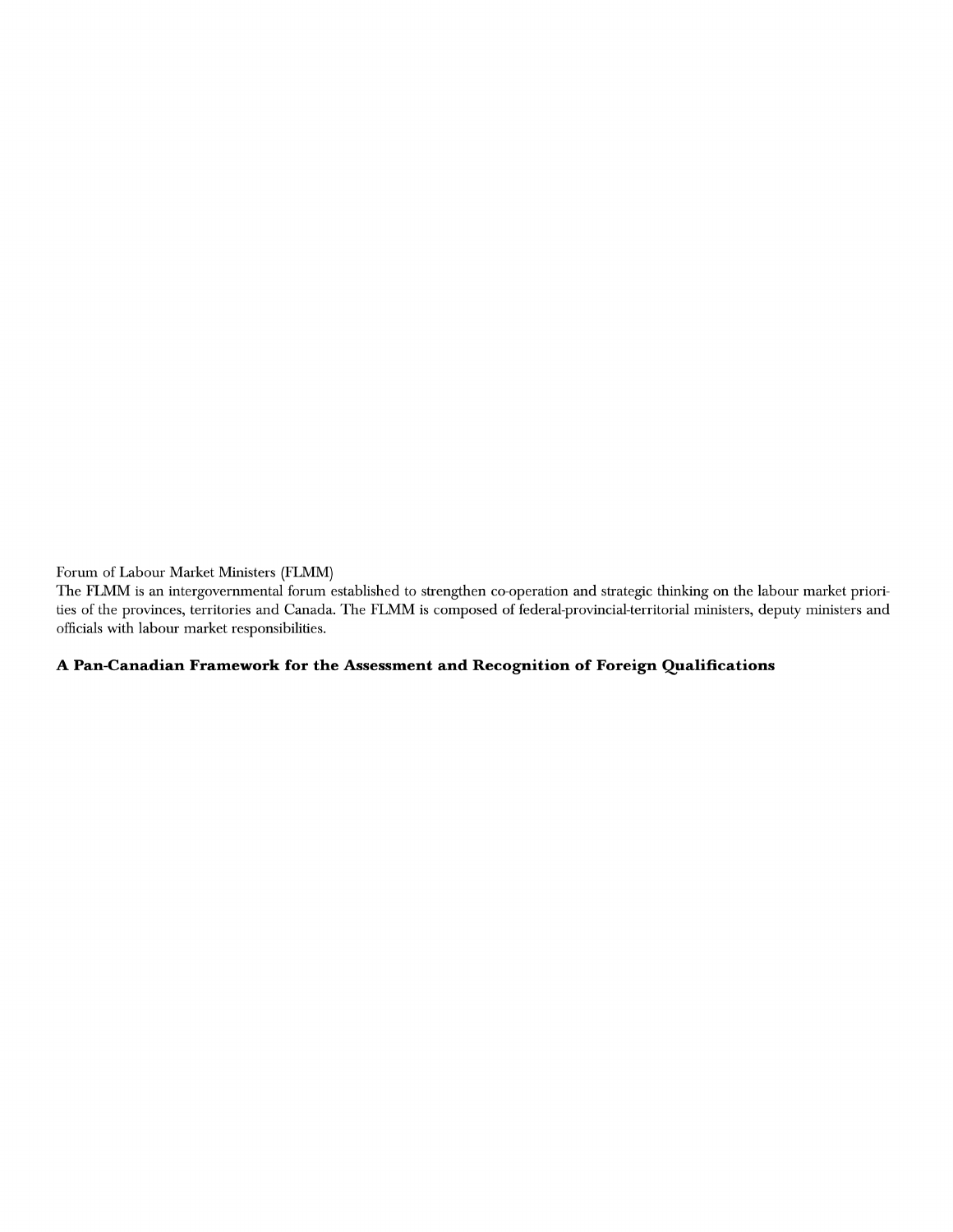# **TABLE OF CONTENTS**

## **INTRODUCTION**

## **PAN-CANADIAN FRAMEWORK**

| $\mathbf{I}$   |                |  |
|----------------|----------------|--|
| $\mathbf{I}$   |                |  |
|                |                |  |
|                |                |  |
|                |                |  |
|                |                |  |
| $\mathbf{III}$ |                |  |
| IV             |                |  |
| $\mathbf v$    |                |  |
| VI             |                |  |
| VII            |                |  |
| VIII           |                |  |
|                | <b>ANNEX A</b> |  |

|--|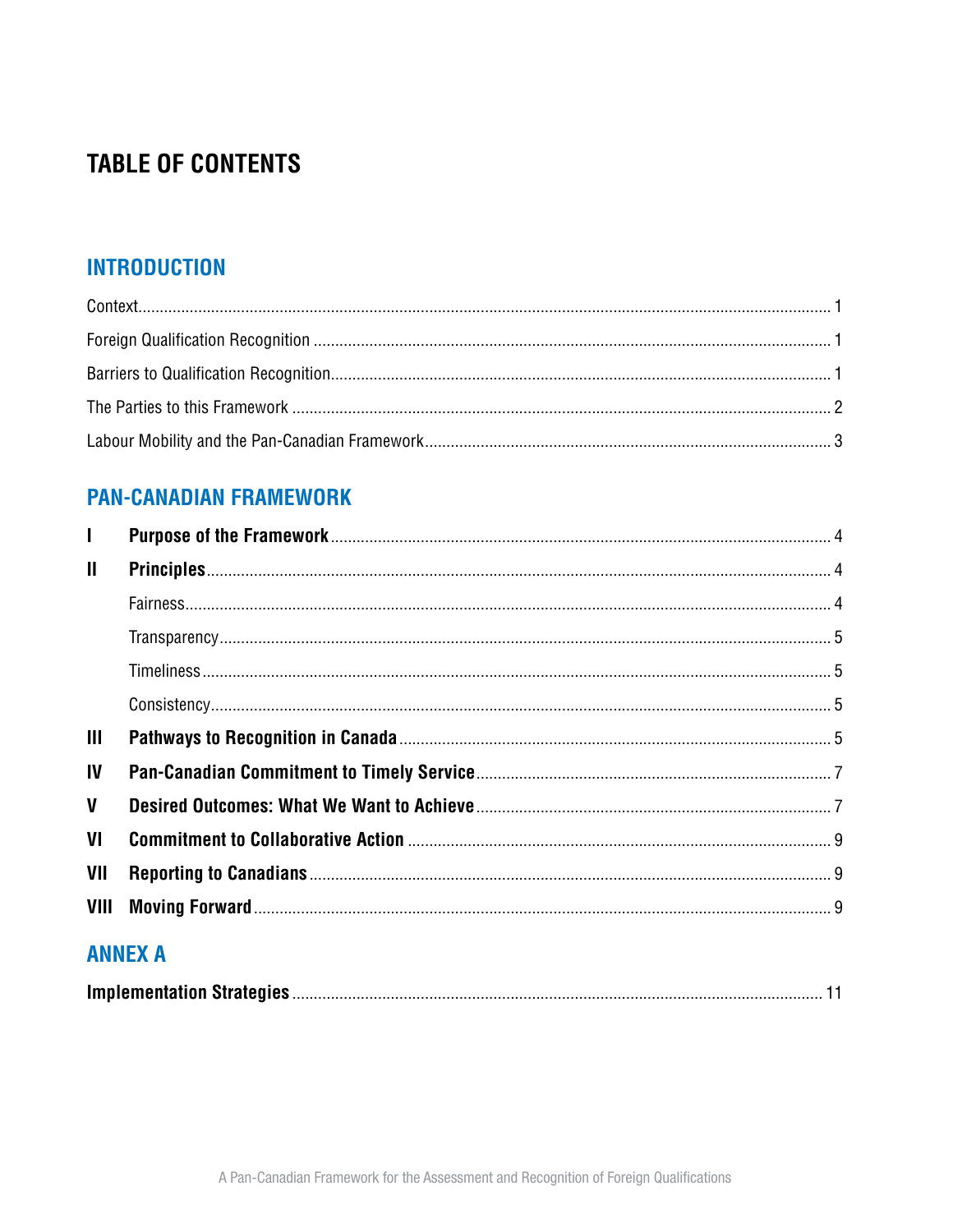## **INTRODUCTION**

## **CONTEXT**

Governments recognize that a skilled and flexible workforce is key to prosperity in today's changing economy. Immigrants and other internationally-trained workers continue to play a vital role in sustaining Canada's economic strength and high quality of life.

In addition to weathering the current economic storm, Governments must take action to ensure that the Canadian economy remains on a competitive and prosperous footing over the long-term.

In light of the increasing global competition for talent, an immigration system that attracts the best and brightest from around the world positions Canada to address current and future skills shortages. The demographic changes facing Canada's labour market in the coming decades also points to an important contributing role for immigration.

Achieving Canada's economic potential requires that immigrants are able to use to the fullest their skills and experience within the Canadian labour market.

#### **FOREIGN QUALIFICATION RECOGNITION**

Governments must take concerted action on the assessment and recognition of foreign qualifications in order to create an environment where immigrants are able to apply their talents.

*Foreign qualification recognition* is the process of verifying that the knowledge, skills, work experience and education obtained in another country is comparable to the standards established for Canadian professionals and tradespersons.

While foreign qualification recognition is an obstacle faced primarily by immigrants, many Canadians also seek education and employment abroad. All foreign trained individuals, whether Canadian or foreign-born, may encounter issues related to the recognition of

their academic credentials, occupational certifications and work experience upon their return. Given the additional challenges and barriers newcomers may face, this Framework focuses on immigrant labour market integration, although all individuals with international qualifications will also benefit.

There are a multitude of players involved in the assessment and recognition of foreign qualifications. There are nearly 500 professional regulatory authorities and numerous credential assessment bodies in Canada, as well as hundreds of post-secondary and vocational institutions and countless numbers of employers, immigrant serving agencies, and most importantly, immigrants and other internationally-trained workers.

For occupations where no certification or license is required to practice, it is generally the employer's responsibility to determine whether a potential worker possesses the appropriate qualifications, training or experience. While qualification recognition issues certainly exist within this domain, Governments have agreed to place an initial focus on qualification recognition issues related to regulated occupations.

Significant progress has already been made by these stakeholders to ensure that the necessary information, processes, standards and resources are in place to improve the assessment and recognition of foreign qualifications.

## **BARRIERS TO QUALIFICATION RECOGNITION**

Many immigrants continue to encounter barriers to the recognition of their skills, education and experience, despite the numerous efforts currently underway both within and across jurisdictions. The reality for many immigrants is that they are faced with a complex and often frustrating system.

Canadian occupational regulatory systems were designed to respond to Canadian-educated applicants. Over time, some flexibility has been developed to accommodate applicants from education systems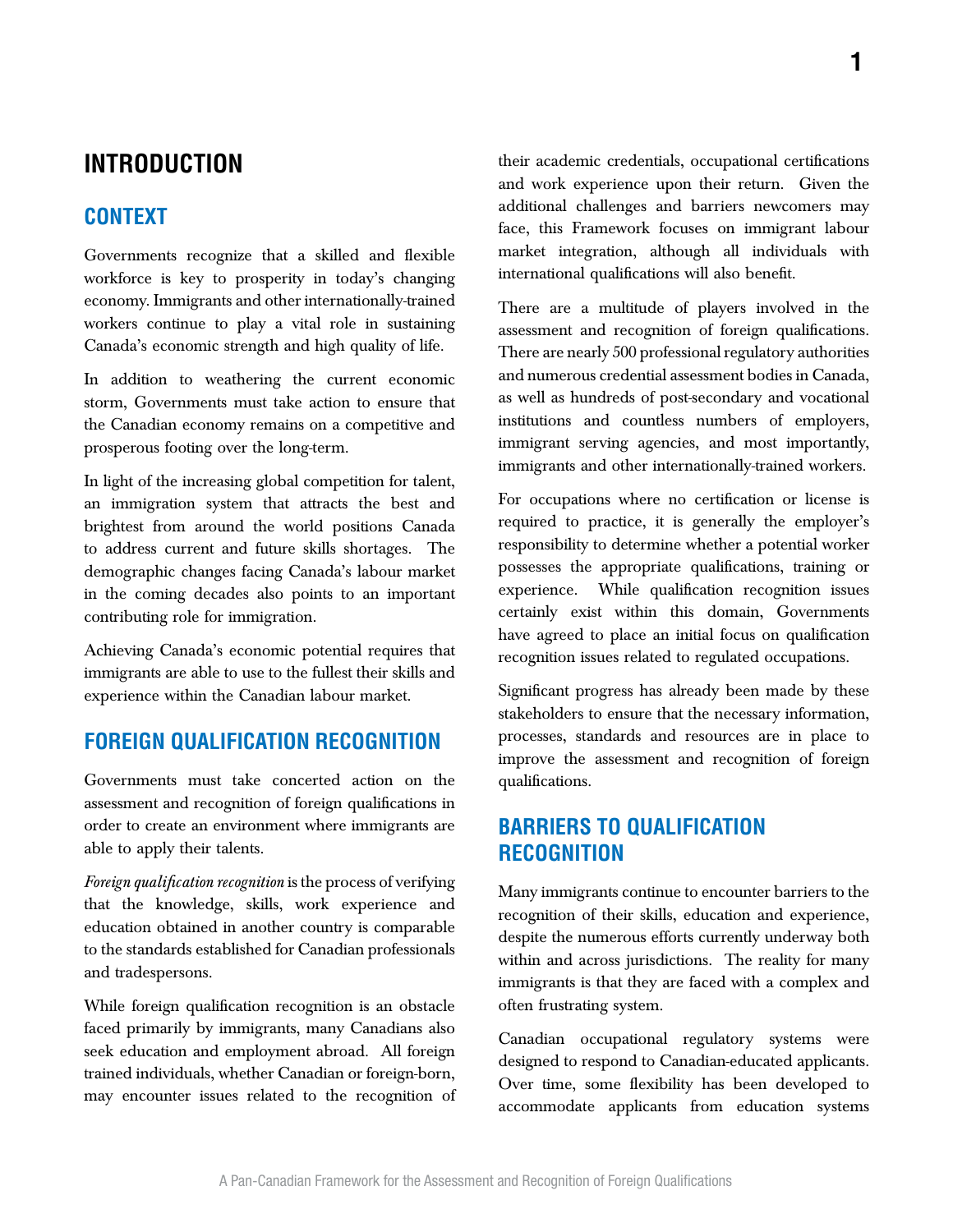similar to those in Canada, but challenges remain in responding to more diverse education systems and occupational standards.

Immigrants often have difficulty obtaining reliable information on regulatory requirements, registration processes and workplace expectations prior to emigrating. Consequently, many immigrants needlessly lose valuable time navigating the system after their arrival.

Assessment processes for certification may not be sufficiently flexible to adequately allow immigrants to demonstrate their qualifications. For those who do not fully meet requirements for licensure, opportunities to gain the missing complement of skills are limited. Immigrants frequently settle into work that is below their capabilities as a result of not being able to access information or the supports necessary to move into work better suited to their qualifications and experience.

Regulatory authorities may have neither sufficient financial nor human resources to address the complexities posed by assessment and recognition of foreign qualifications. This is particularly the case for smaller organizations that often rely on a limited dues-based operating income. The development of formalized processes to assess foreign qualifications is currently outside of the reach of many regulatory authorities.

Even after registration or certification requirements are met, immigrants may find that moving into the workforce poses additional challenges, and that few resources are available to either employers or workers to assist with the adjustment process.

Specific barriers to qualification recognition vary across both occupations and jurisdictions, and are highly dependent on background and experience of the individual applicant.

The *Pan-Canadian Framework for the Assessment and Recognition of Foreign Qualifications* describes the ideal steps and processes that governments aspire to build

in order to address the current gaps to successful immigrant labour market integration.

#### **THE PARTIES TO THIS FRAMEWORK**

Initiating joint work among jurisdictions to develop and implement the Pan-Canadian Framework is a critical step for Canada in addressing these national challenges. The Framework provides a shared vision, guiding principles, and desired outcomes for improving the assessment and recognition of foreign qualifications in regulated occupations in Canada.

This Framework represents a joint commitment by federal, provincial and territorial governments to work together to improve the foreign qualification assessment and recognition systems in Canada. This Framework complements and coordinates the efforts of governments and their foreign qualification recognition partners, as well as being a reference point for individual federal, provincial and territorial strategies.

Qualification recognition for regulated occupations is mainly a provincial and territorial responsibility that has often been delegated in legislation to professional regulatory authorities. A number of jurisdictions have introduced *Fair Access* legislation that regulates the registration practices of these authorities.

Regulatory authorities, in each jurisdiction, have the primary responsibility for establishing occupational standards that ensure public, consumer and environmental protection. Regulatory authorities are responsible for assessing the skills and credentials of applicants against those standards in order to certify, register, and license qualified applicants in regulated occupations.

The right of each province and territory to adopt occupational standards at levels they consider appropriate has been accompanied by the introduction of a range of assessment tools, certification and qualifications requirements, which may vary across jurisdictions.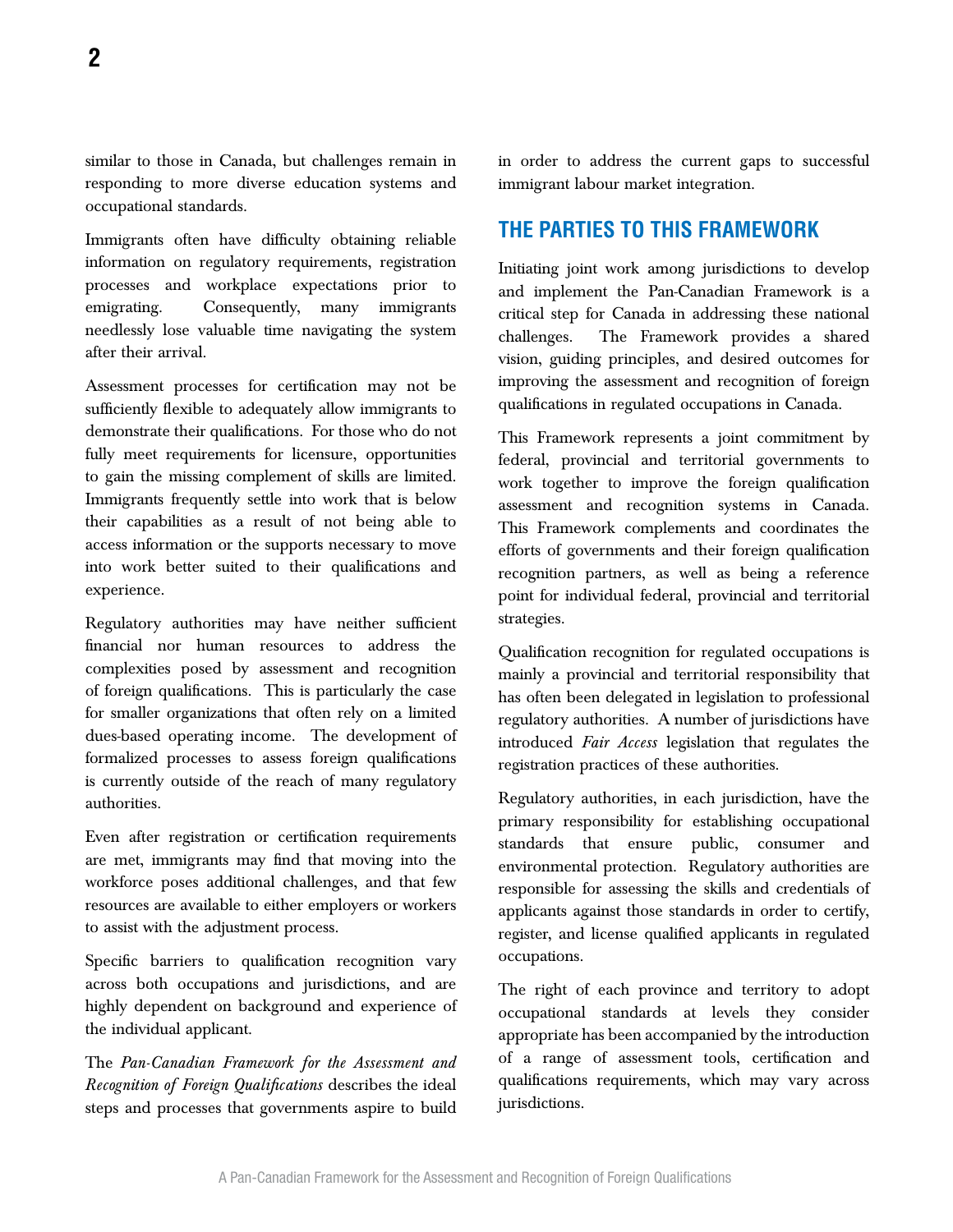In addition to the central role played by regulatory authorities, numerous other individuals and organizations, including various government departments, post secondary and vocational institutions, immigrant settlement agencies and employers, are meaningfully involved in the various steps associated with the assessment and recognition of foreign qualifications. Collaboration and coordination between these many stakeholders is necessary to further reduce duplication and to continue to make system-wide enhancements.

## **LABOUR MOBILITY AND THE PAN-CANADIAN FRAMEWORK**

Through the Agreement on Internal Trade, federal, provincial and territorial governments agreed to eliminate inter-provincial barriers to the free movement of workers, goods, services and investments.

In early 2009, all governments approved amendments to Chapter 7 of the Agreement to achieve full labour mobility for workers in regulated professions and regulated trades.

The Chapter now requires that a certified worker in one province or territory who wishes to relocate to another province or territory to work shall, upon application, be certified for that occupation by the destination province or territory, unless an additional pre-defined allowable certification requirement or limitation is imposed, or unless a province or territory has noted the need for an exception as necessary to achieve public, consumer or environmental protection.

Building upon these advances, governments recognize that we are collectively faced with both the opportunity and the need for moving forward in a concerted way on issues of foreign qualification recognition.

The Agreement encourages the adoption of occupational standards based on common

interprovincial standards, where it is possible and practical to do so. Governments have agreed that there can be different pathways for a worker to acquire and demonstrate the necessary skills, knowledge and abilities required for certification in a regulated occupation. Differences may therefore exist between jurisdictions in terms of the assessment processes and criteria that determine whether or not foreign qualifications will be recognized. However, recognition of foreign qualifications in one jurisdiction requires that other jurisdictions accept that licensing decision. Once an internationally-trained individual is certified by a province or territory, he or she cannot be treated any differently for certification purposes than a domestically-trained worker.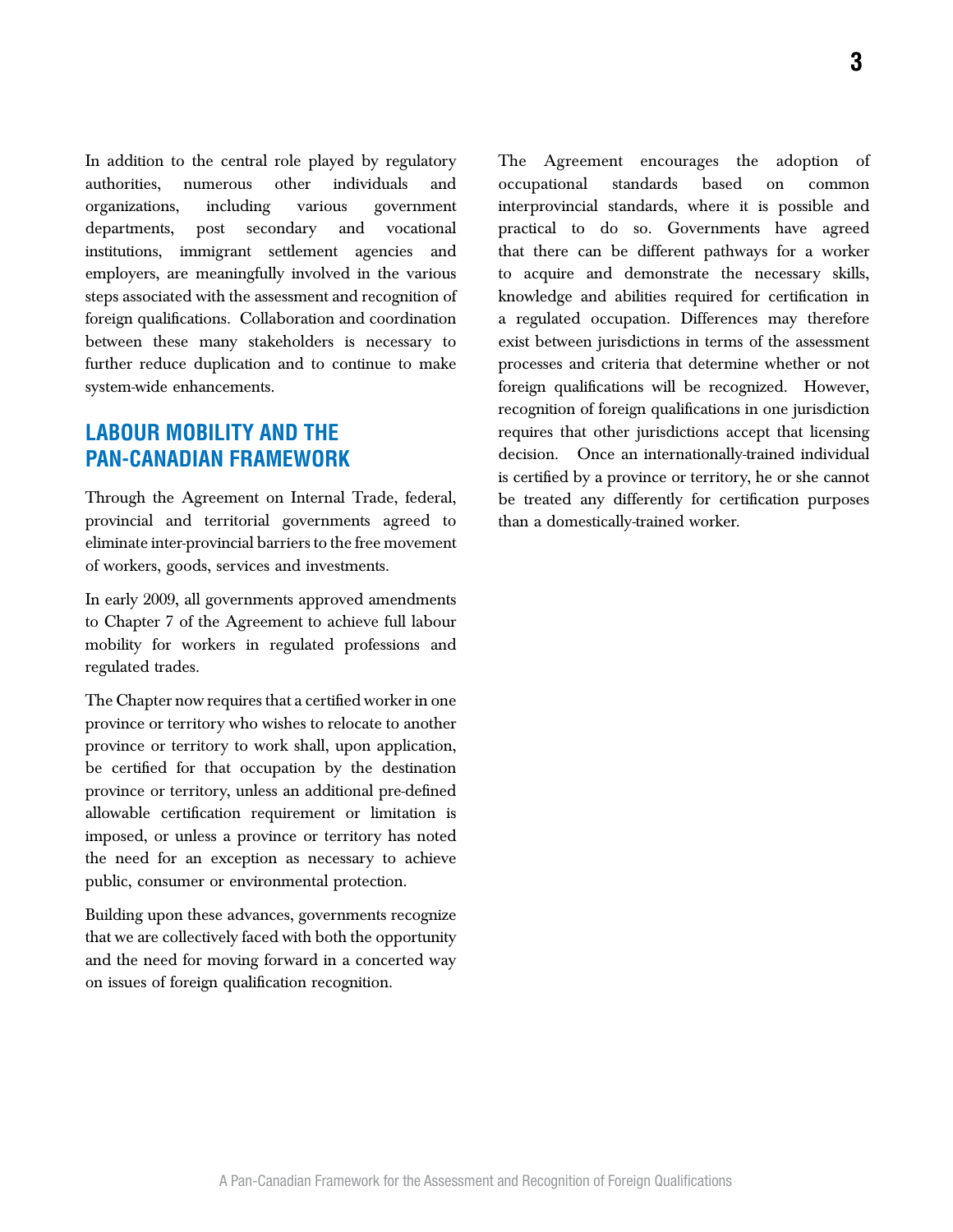## **The Pan-Canadian Framework**

#### **I. PURPOSE OF THE FRAMEWORK**

The purpose of the *Pan-Canadian Framework for the Assessment and Recognition of Foreign Qualifications* is to articulate a new, joint vision for governments to take concerted action to improve the integration of immigrants and other internationally-trained workers into the Canadian labour market.

While the Framework is not a legal document, it is a public commitment that marks an historic step towards realizing a principles-based vision for improving qualification assessment and recognition practices, with a priority placed on regulated occupations.

Provinces, territories, and the Government of Canada will work together to create positive change for immigrants in Canada. Immigrants looking to enter regulated occupations in Canada will receive clear information as early as possible in the immigration process, fair treatment during the assessment process and prompt communication of recognition decisions. Supports will also be extended to both individuals and employers to help to enable immigrants' participation in the workforce.

Collaboration among governments and between governments and regulatory authorities on assessment and recognition processes will be strengthened, with the goal of ensuring a coherent system for determining recognition of qualifications for specific occupations.

The Framework provides the context and overall vision intended to guide this work in the subsequent implementation phase. The Framework is not a substitute for initiatives already underway, but rather a public expression of the common principles and priorities that governments share.

#### **PAN-CANADIAN VISION**

A fair and competitive labour market environment where immigrants have the opportunity to fully use their education, skills and work experience for their benefit and for Canada's collective prosperity.

#### **II. PRINCIPLES**

The Pan-Canadian Framework is based on the following guiding principles. These principles shall be interpreted in full respect of the public protection responsibility of regulatory authorities:

#### **FAIRNESS**

- The criteria used for determining recognition of qualifications are objective, reasonable and do not exhibit bias.
- The methods used for assessing qualifications are both necessary and sufficient for determining whether occupational standards are met.
- Canadians and internationally-trained applicants will be treated equally with regards to the requirements that must be demonstrated in order to achieve qualification recognition.
- Communication of assessment results involves clear explanation of the rationale for the decision that has been taken.
- Assessment processes are efficient and avoid duplication, particularly where there are multiple assessments required by different parties during the assessment process of an individual applicant.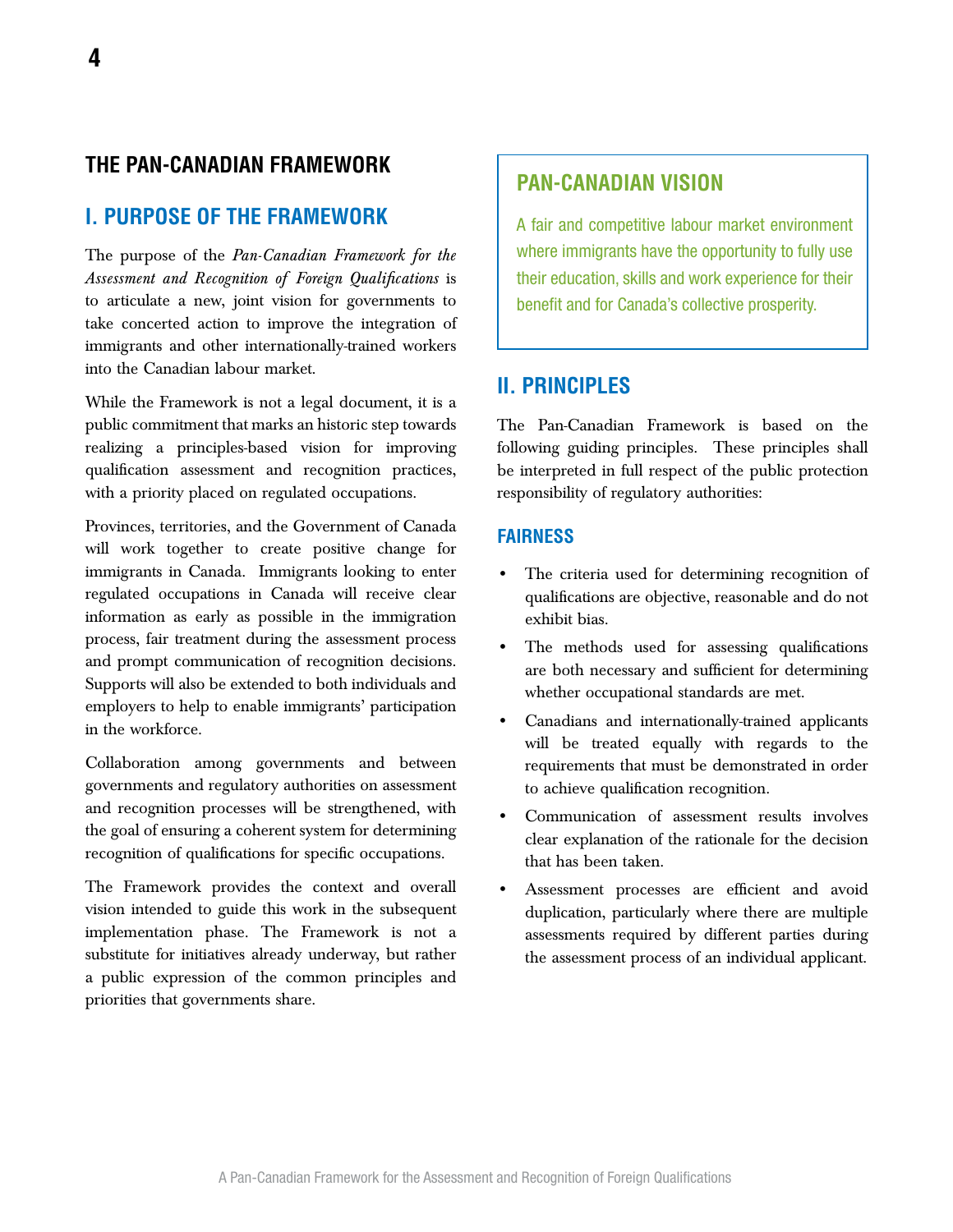#### A Pan-Canadian Framework for the Assessment and Recognition of Foreign Qualifications

**5**

## **TRANSPARENCY**

- Requirements for applying to a specific occupation, as well as the methods for assessment and criteria for recognition of foreign qualifications, are fully described, easy to understand, and widely accessible to immigrants.
- Where applicable, applicants are informed of all remaining options when full recognition does not initially occur.

#### **TIMELINESS**

The assessment and recognition of foreign qualifications, as well as the communication of assessment decisions, are carried out promptly and efficiently.

#### **CONSISTENCY**

The methods for assessment and criteria used for determining recognition of qualifications for specific regulated occupations are mutually acceptable in each province and territory of Canada so that the results of the assessment processes are mutually recognized.

## **III. PATHWAYS TO RECOGNITION IN CANADA**

The following diagram represents the scope of the Framework as viewed through the eyes of an individual seeking to put their foreign qualifications to use within the Canadian labour market. The Framework spans the steps and processes that individuals face as they move through the system, which is increasingly beginning before an individual's arrival in Canada.

The first step of the pathway calls for consistent and reliable information, self-assessment tools, and other supports, both overseas and in Canada, to equip individuals with a clear understanding of educational and licensing requirements, as well as an orientation to the Canadian workplace.

The next step is for the individual to begin the process of assessment and recognition. The assessment stage typically includes a verification of authenticity of academic credentials and the identification and evaluation of knowledge, credentials, and work experience required for entry into regulated occupations or educational programs. Occupation specific examinations, language testing, and other evaluation activities may also be required as part of the assessment process.

Third-party agencies often conduct qualification assessments for regulated occupations. While some agencies employ strict and codified assessment procedures, others employ varied standards. Disagreement on the value of a credential can dramatically impact an individual's access to a given occupation.

Registration decisions are made by regulatory authorities on the basis of these assessed qualifications.

Once qualifications have been assessed, an applicant should receive a clear decision from the regulatory authority that directs them toward their appropriate pathway. The pathway will depend on the degree to which an applicant's qualifications demonstrate that they have the required knowledge, skills and experience to practice competently in their chosen occupation.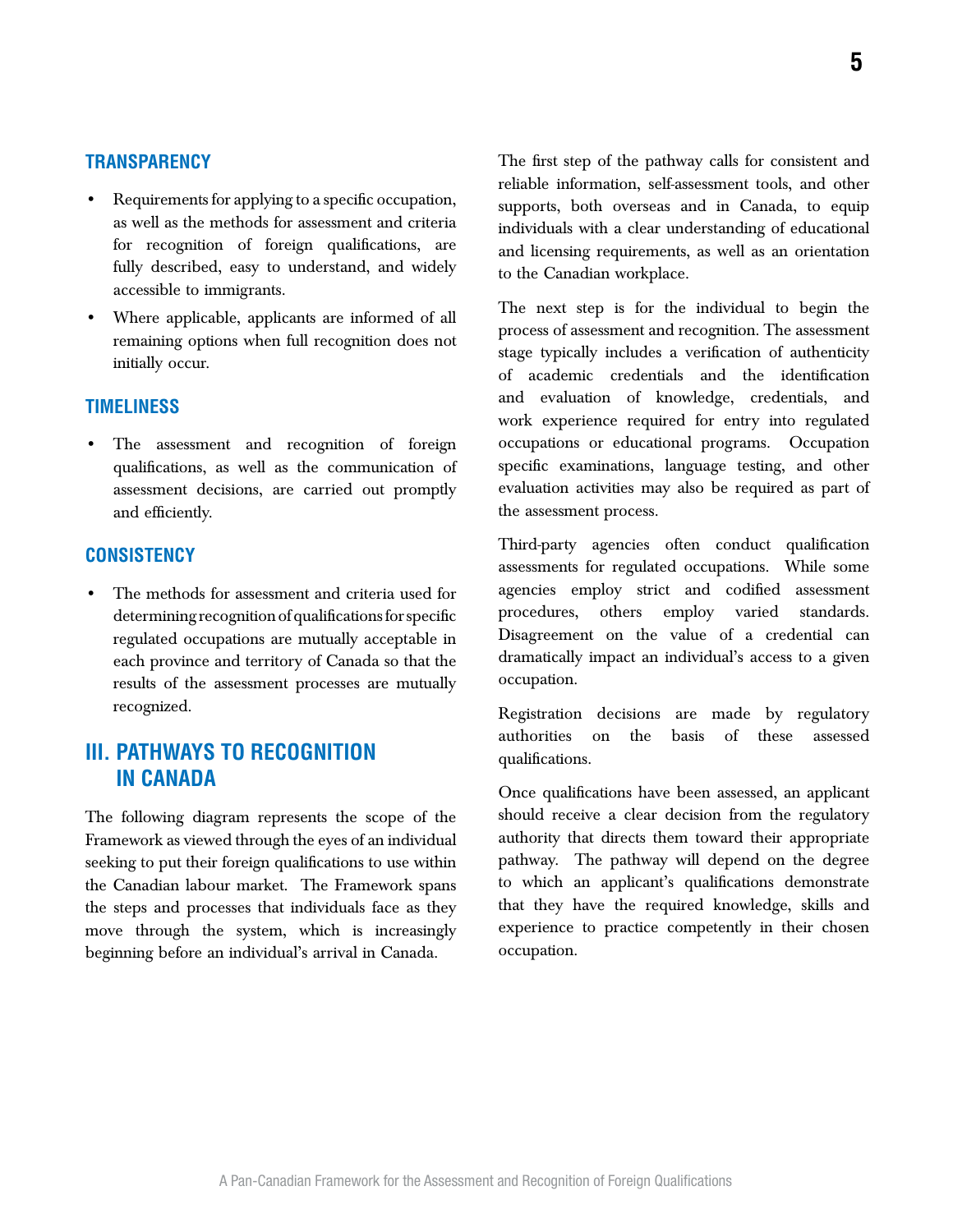The direct *pathway to certification* is for applicants who fully demonstrate the required qualifications. It involves the regulatory authority for a given occupation registering or licensing the applicant so that they may practice in their chosen occupation.

The *pathway to skills upgrading* is for applicants who must obtain some additional requirements in order to practice in their chosen occupation. This pathway will involve skills upgrading and reassessment should the individual wish to pursue licensure.

The *alternate pathway to related occupations* is for those applicants whose qualifications do not meet the requirements of their occupation, and for whom skills upgrading is not an option. It involves the provision of career planning advice to the individual so that they can most effectively build on their experience in related occupations.

The final destination of each of these pathways is participation in the Canadian workforce at a level that most appropriately reflects an individual's qualifications. Each step of the pathway requires the cooperation of a number of stakeholders and a variety of supports.



## **PATHWAYS TO RECOGNITION IN CANADA**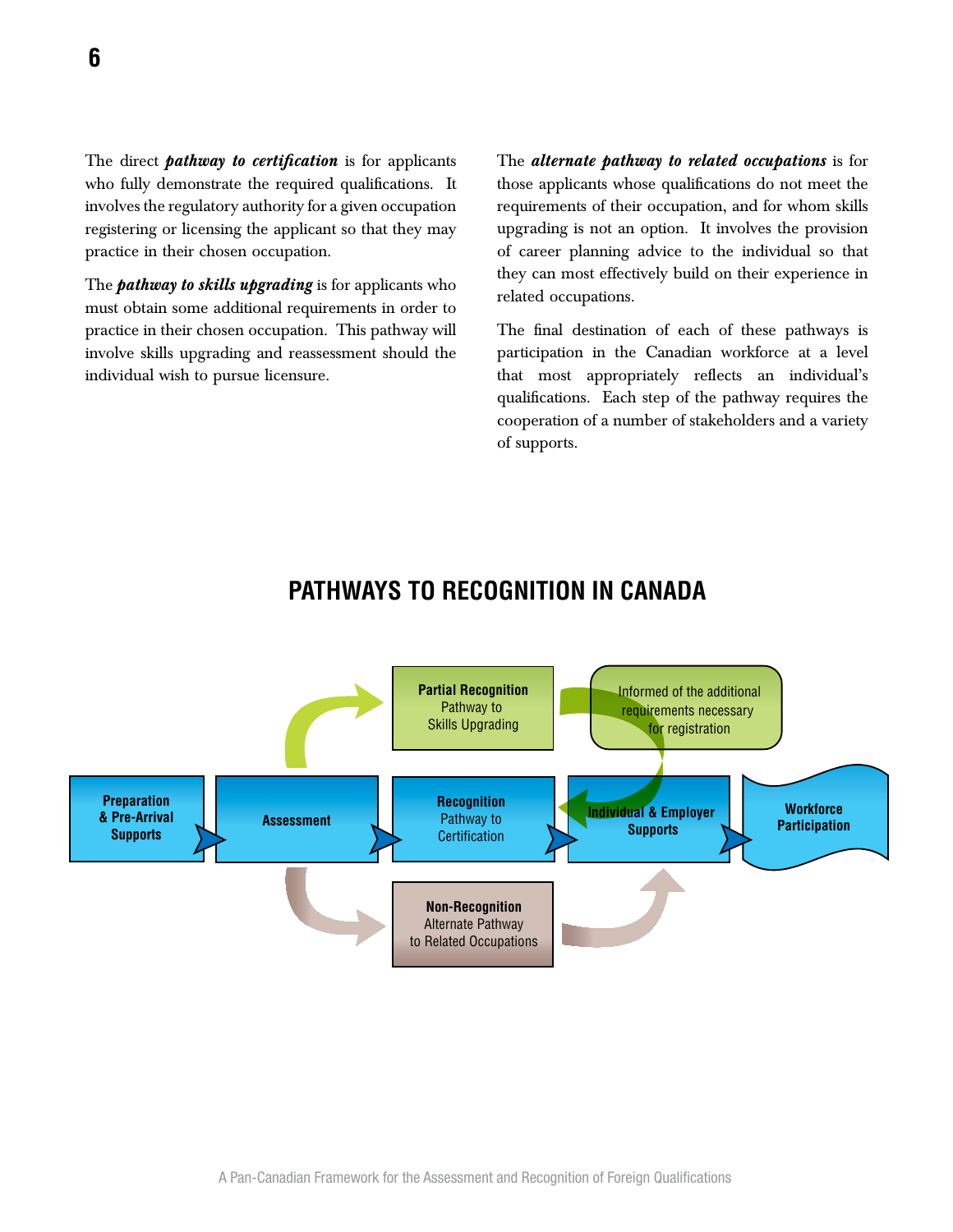## **IV. PAN-CANADIAN COMMITMENT TO TIMELY SERVICE**

The assessment and recognition process for qualifications varies greatly across occupations, as each profession or trade has their own requirements for the various steps in the process. The process also depends on the background and particular experience of individuals seeking licensure.

A Pan-Canadian commitment to timely service will be established in collaboration with regulatory authorities and other stakeholders in each jurisdiction. For the purposes of this commitment, the assessment and recognition process begins when an individual presents required documentation to the relevant regulatory authority. This point is typically marked by the payment of fees. The commitment is met when a qualifications recognition decision is communicated to the applicant.

## **PAN-CANADIAN COMMITMENT TO TIMELY SERVICE**

Our goal is that within one year, an individual will know whether their qualifications will be recognized, or be informed of the additional requirements necessary for registration, or be directed toward related occupations commensurate with their skills and experience.

For certain occupations, the assessment and recognition process is already occurring in months. Governments welcome these best practices, which along with commitments to fair and timely service will help position Canada in the global competition for talent.

There may be cases where it is not appropriate or practical to come to a recognition decision within one year. Exceptions to the one-year commitment will exist, such as where occupations require an extended practice-based or workplace-based component to their registration process.

The commitment to timeliness is one part of the ongoing process to promote foreign qualification systems that are fair, transparent, timely and consistent across Canada. Governments will work in collaboration with affected stakeholders to map common, occupationspecific, pathways with service standards that reflect all of the principles of the Framework. These may evolve over time as system-wide improvements take effect.

## **V. DESIRED OUTCOMES: WHAT WE WANT TO ACHIEVE**

The following outcomes and benchmarks of success are indicators of the ideal steps and processes that governments aspire to achieve in order to address the current gaps to successful immigrant labour market integration.

#### **PREPARATION AND PRE-ARRIVAL SUPPORTS**

As early as possible in the immigration process, immigrants will have access to reliable and accurate information and assessment services.

#### **Benchmarks of Success**

- Immigrants are able to make contact with key stakeholders, including the appropriate regulatory authority, prior to their arrival in Canada.
- Immigrants are adequately informed of and prepared for the assessment requirements for registration in their chosen field.
- Improved availability and quality of assessment preparation and other early intervention support tools, including occupation specific self-assessment tools and reference and exam preparation materials.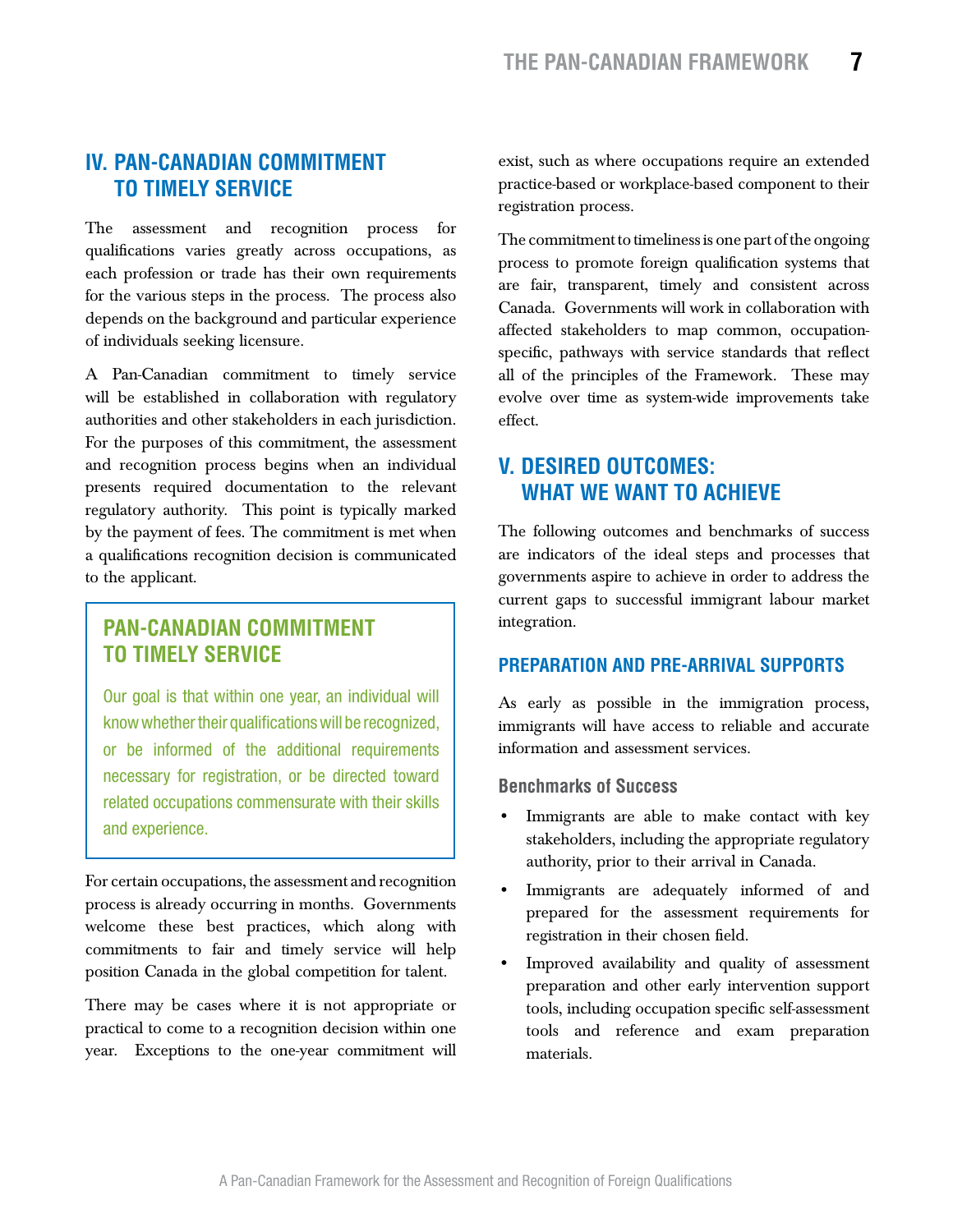Methods used for assessing foreign qualifications will be reasonable and objective, and regulatory authorities will share information regarding the approaches they use with their regulatory counterparts in other jurisdictions.

**Benchmarks of Success**

- Assessment processes and requirements are easily understood and widely accessible to immigrants.
- Assessment processes and methods used for determining the recognition of foreign qualifications are fair, sufficient, and as timely and cost-effective as possible.
- Assessment methods consider foreign skills, experience and education relevant to working in a given occupation in Canada.
- Assessment opportunities are increasingly available prior to an individual's arrival in Canada.
- Information regarding assessment approaches and tools is available online, and opportunities exist for practitioners and other affected stakeholders to share best practices regarding assessments.

#### **RECOGNITION**

Recognition-related decisions will be clearly and comprehensively communicated in a timely fashion.

**Benchmarks of Success**

- Criteria for decision-making concerning recognition are transparent and easily understood.
- Immigrants are adequately informed about reasons for the decision, including the identification of additional requirements for licensure and registration, as well as avenues for internal review and appeals.

• Outcomes of recognition decisions pertaining to foreign qualifications are mutually recognized across provinces and territories, in accordance with the Agreement on Internal Trade.

#### **BRIDGE-TO-LICENSURE**

Immigrants are made aware of bridge-to-licensure and registration opportunities so that they may upgrade their qualifications as required for entry-to-practice.

#### **Benchmarks of Success**

- Immigrants have access to information regarding the availability of training that responds to the identified gaps in qualifications.
- Immigrants have access to information regarding career alternatives, where skills upgrading is not a viable option.
- Immigrants are able to acquire relevant pieces of upgrading with minimal repetition of previouslyacquired training, where appropriate.

#### **WORKFORCE PARTICIPATION**

Immigrants and employers are able to access required supports in order to bridge immigrants successfully into the workforce in a timely fashion.

#### **Benchmarks of Success**

- Labour market and career guidance information is available to immigrants early and throughout the immigration process.
- Supports for labour market integration are available, such as language upgrading, career advice study preparation, mentorships and internships, and bridging programs.
- Tools and resources are available to employers that will enhance their ability to integrate and retain immigrants, including diversity awareness, workplace receptivity, and workplace retention practices.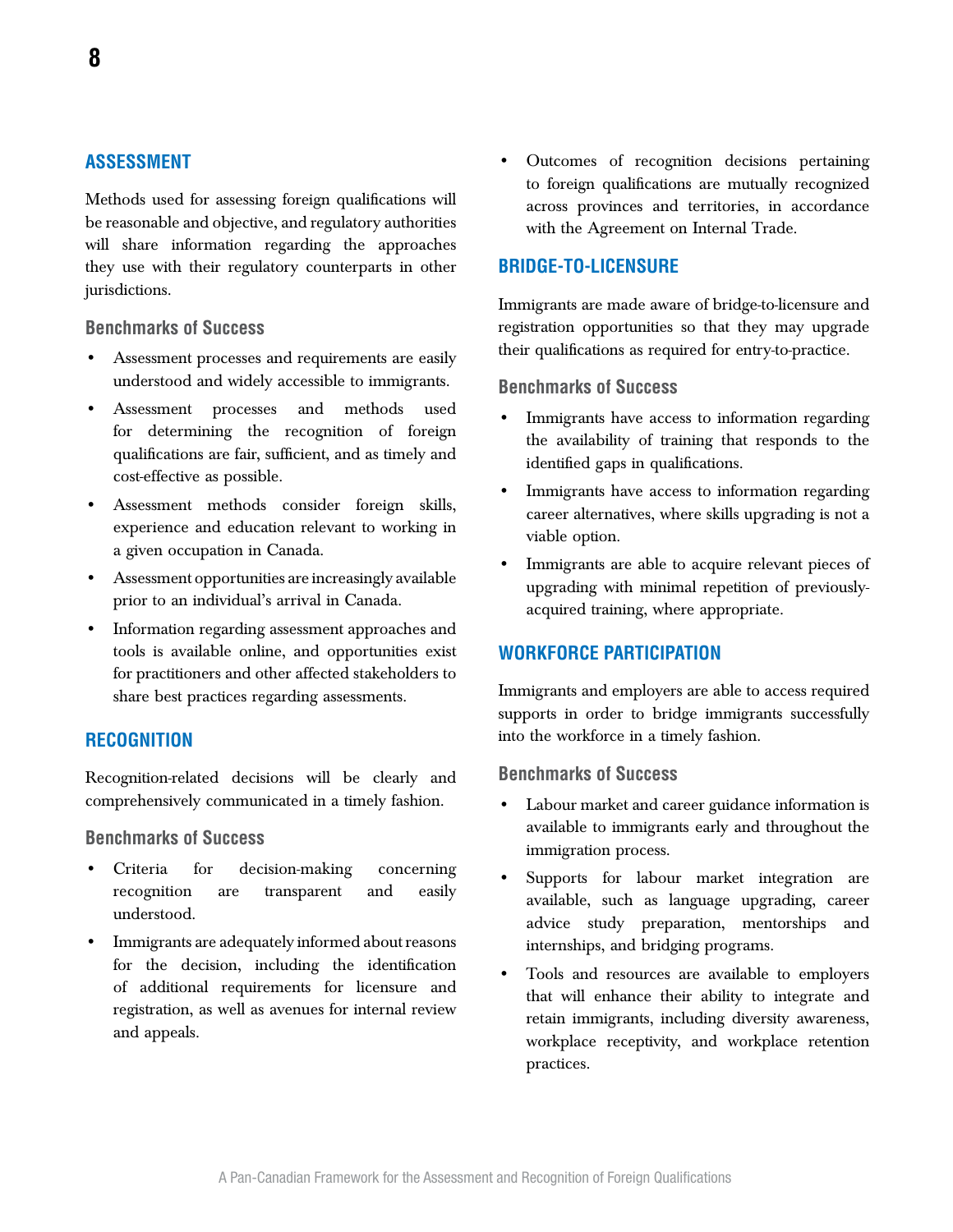Supports for the development of innovative approaches to promote and facilitate the entry of immigrants into the workforce.

## **VI. COMMITMENT TO COLLABORATIVE ACTION**

Governments are committed to achieving results so that immigrants will have the opportunity to fully use their education, skills and work experience for their benefit and for Canada's collective prosperity.

Governments recognize that improvements to a set of systems as complex as those related to the assessment and recognition of foreign qualifications will take time, resources, and a sustained commitment from a range of key stakeholders. The successful implementation of the Pan-Canadian Framework will require a collaborative, supportive, and respectful environment. Governments commit to promoting this environment through:

#### **Leadership and Coordination**

Successful labour market integration requires a high degree of collaboration between and across stakeholder groups. Governments have a central leadership role in creating and facilitating this setting;

#### **Ongoing Consultation and Engagement**

Stakeholders will be engaged throughout the implementation of the Framework;

#### **Information-Sharing**

• Information and best practices will be shared with jurisdictions and stakeholders as openly and to as great a degree as possible;

#### **Continuous Improvement**

• Governments and stakeholders will work together to share best practices in order to create a cycle of continuous and ongoing improvement; and

#### **Results-Oriented**

Existing and emerging partnerships between stakeholder groups must focus on results and outcomes.

## **VII. REPORTING TO CANADIANS**

Governments recognize the importance of being accountable to Canadians, and agree that clear reporting that allows the public to track progress towards implementing this Framework will form the basis of accountability under this Framework.

Governments will work with regulatory authorities and other key stakeholders to improve the quality of reporting over time through information and data improvements, research and knowledge development and dissemination, and information sharing on best practices.

Governments agree to report annually on the Pan-Canadian commitments pertaining to this Framework. It is the responsibility of each government to report to their residents on the progress relevant to their unique contexts and programs.

## **VIII. Moving Forward**

Immigrants expect a fair and responsive system so that they can reach their full potential, and have the opportunities and choices they need to build a better quality of life. Employers expect timely access to the skills and experience of immigrants.

Employers and the Canadian public expect that occupational standards and the commitment to public safety are maintained. Governments believe that the objectives of public protection and a fair, transparent and timely foreign qualification recognition system are fully compatible.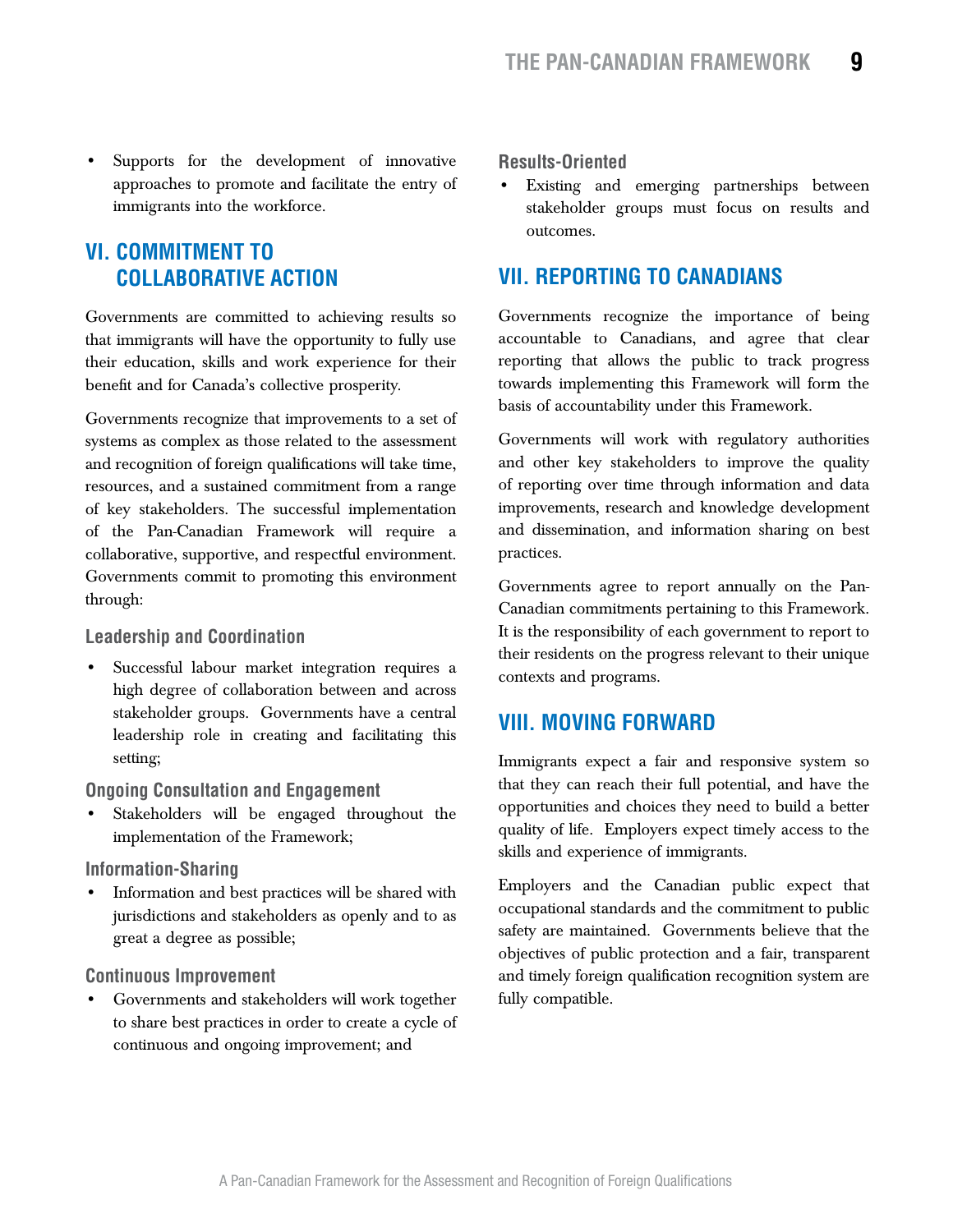In order to realize the vision contained within this Framework, governments and the many stakeholders involved must work in collaboration.

The elements of the Framework will be implemented by a variety of stakeholders at each point along the appropriate pathway. Governments will provide leadership to ensure that each of these steps form a continuous pathway.

This Framework serves as a guide for our shared journey.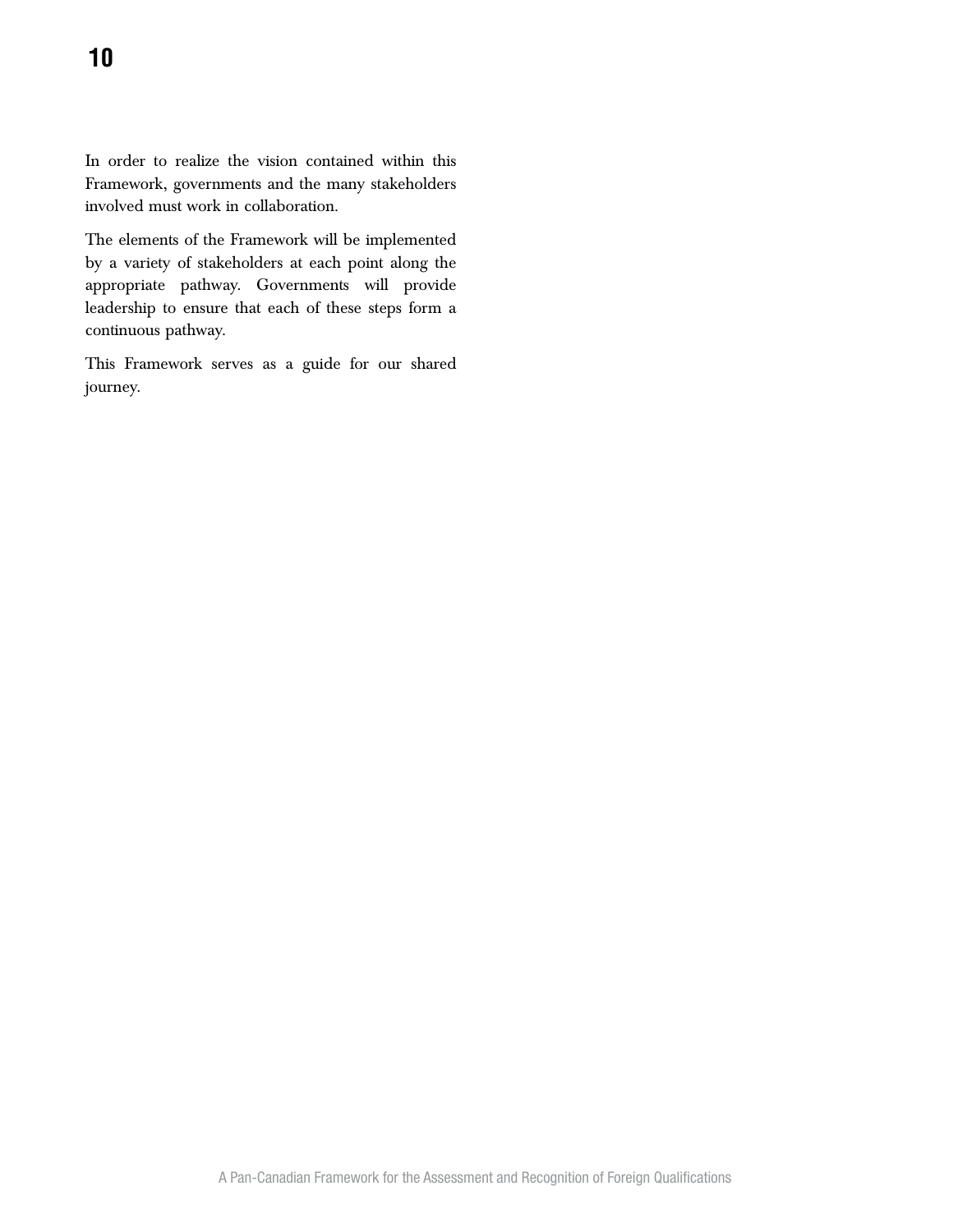## **ANNEX A – IMPLEMENTATION STRATEGIES**

Governments agree to work together and in collaboration with affected stakeholders to apply the principles of the Framework, establish service standards, and to help support the labour market needs of immigrants across Canada.

The following implementation strategies will guide federal, provincial and territorial government efforts so that the joint commitments and desired outcomes articulated in the Framework are achieved.

These strategies are not substitutes for initiatives and legislative approaches already underway. Rather, they are a guide to collective work and a common reference point for individual federal, provincial and territorial strategies that are made in full recognition of the existing roles and responsibilities of governments and affected stakeholders. These strategies will be implemented in accordance with existing intergovernmental agreements, notably those regarding immigration and the labour market.

Given the varying starting points, as well as differing immigration and labour market priorities, it is recognized that the parties to the Framework will need to determine what actions are required for their own jurisdiction to honour the commitments made in the Framework.

## **1. Enhancing Pre-Arrival SupportS**

- Pre-arrival assessment tools, on-line and overseas services, and information supports will be upgraded to help immigrants prepare for entry into the Canadian labour market.
- Strategies will be developed for providing prospective immigrants with pre-arrival labour market integration information as early as possible in the immigration process.

• Where feasible and able to be delivered on a practical scale, approaches will be developed that assist immigrants in initiating assessments before arrival.

## **2. ASSESSMENT AND RECOGNITION**

- The institutional capacity of key foreign qualification recognition stakeholders, including regulatory bodies, will be strengthened to assess and recognize foreign qualifications, and implement the principles in the Framework.
- Information resources and tools to support foreign qualification assessment and recognition in the skilled trades will be enhanced.
- Project-based funding will be made available to:
	- enhance collaboration of regulatory bodies and assessors, and to develop processes and tools to improve the assessment and recognition of foreign qualifications across Canada, and
	- improve the consistency and portability of assessment results across Canada.
- The decision making capacity of governments and stakeholders will be enhanced through improvements to data collection and information sharing related to assessment and recognition processes across Canada.

## **3. ADDRESSING Workforce Participation NEEDS**

- Supports for immigrant labour market integration will be introduced, enhanced, or expanded according to local and regional labour market conditions and institutional capacity:
	- basic and occupation specific language training
	- bridge-to-work and bridge-to-licensure programs
	- mentorships and internships